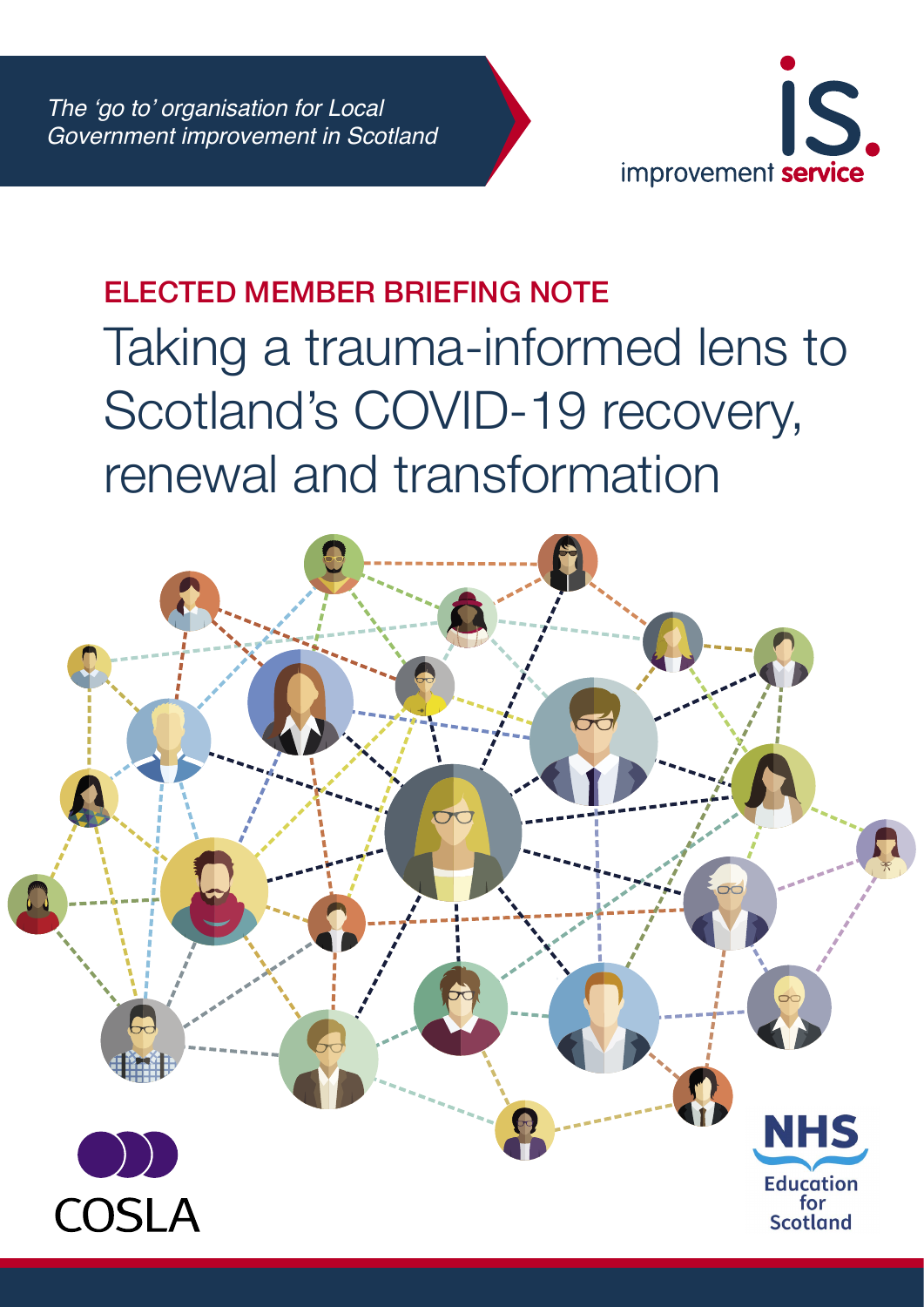# Elected Members Briefing Series

The Improvement Service (IS) has developed an Elected Members Briefing Series to help elected members keep pace with key issues affecting local government.

Some briefing notes will be directly produced by IS staff but we will also make available material from as wide a range of public bodies, commentators and observers of public services as possible.

We will use the IS website and elected member e-bulletin to publicise and provide access to the briefing notes. All briefing notes in the series can be accessed at [www.](https://www.improvementservice.org.uk/products-and-services/skills-and-development/elected-members-development/elected-member-guidance-and-briefings) [improvementservice.org.uk/products-and-services/skills-and-development/elected](https://www.improvementservice.org.uk/products-and-services/skills-and-development/elected-members-development/elected-member-guidance-and-briefings)[members-development/elected-member-guidance-and-briefings](https://www.improvementservice.org.uk/products-and-services/skills-and-development/elected-members-development/elected-member-guidance-and-briefings)

## About this briefing note

This briefing aims to raise awareness of the impact of psychological trauma on individuals and communities. This issue is particularly important in the current environment with evidence showing that COVID-19, and the restrictions put in place to contain the virus, have both significantly increased the risk of people experiencing trauma and re-traumatisation, and reduced access to positive, social support which is a key predictor of recovery.

This briefing highlights how adopting a trauma-informed approach to Scotland's COVID-19 recovery, renewal and transformation agenda can support key priorities in building back better, including improving outcomes for vulnerable people and communities affected by trauma and supporting workforce wellbeing and resilience.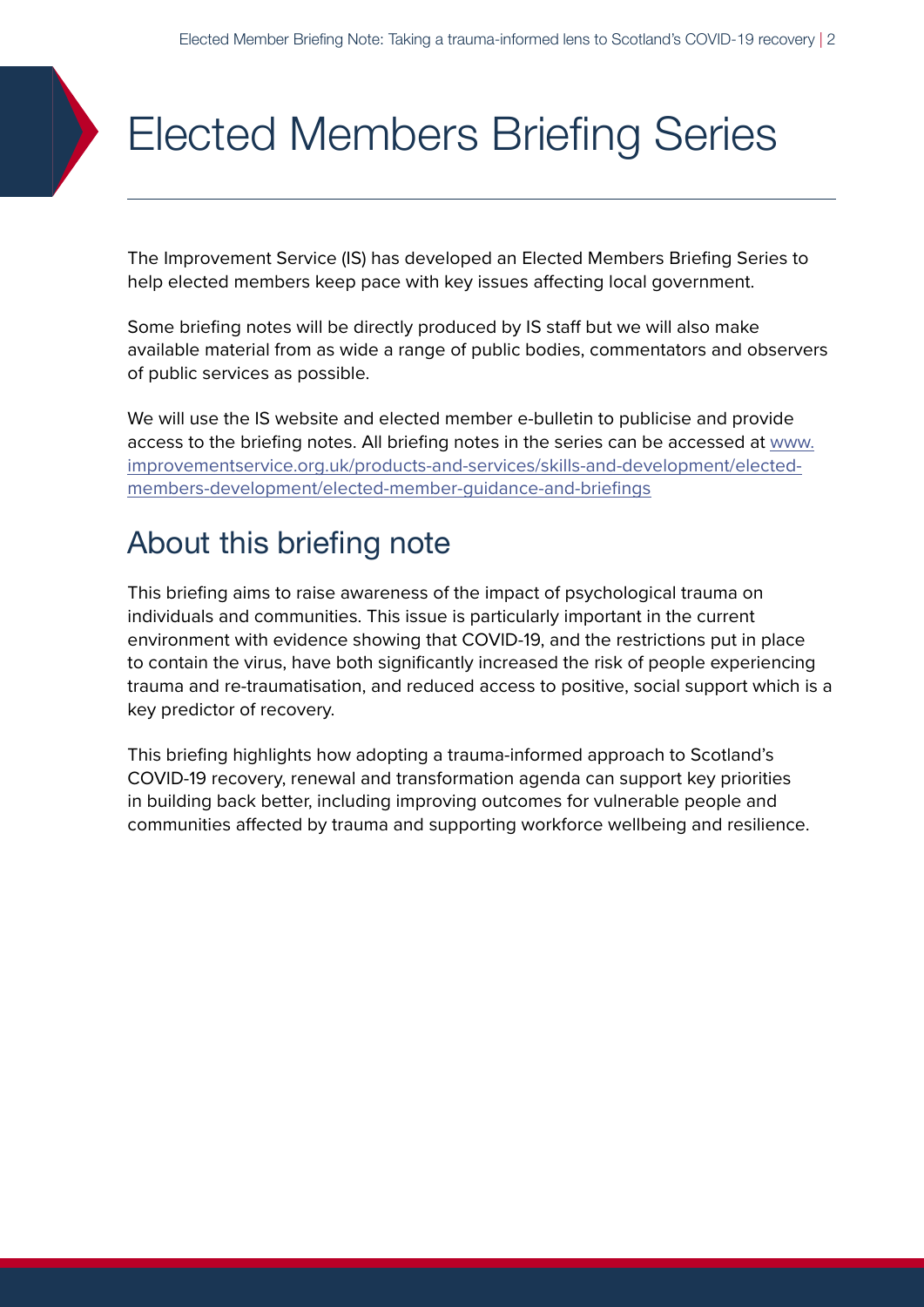## What is the issue and why does it matter?

## What is trauma?

It is estimated that around 60% of the UK population has experienced psychological trauma in their lifetime. For more vulnerable groups, including people in in-patient mental health, drug and alcohol services and the justice system, the prevalence is even higher. Trauma is often defined as "an event, a series of events or a set of circumstances that is experienced by an individual as physically or emotionally harmful or life threatening".<sup>1</sup> This could be a single incident such as rape, suicide and sudden bereavement or a serious accident, or complex trauma that takes place over a prolonged period of time, such as child abuse, human trafficking or different forms of violence against women, including domestic abuse.

Although many people show remarkable resilience, it remains a fact that people who experience trauma are at higher risk of experiencing negative outcomes at all stages of their lives (see Fig. 1 below). As Public Health Scotland has highlighted, adverse childhood experiences (ACEs), such as domestic abuse, neglect and parents' problem alcohol/drug use, can have a significant impact on children's health and social outcomes later in life.<sup>2</sup> The 2019 Scottish Public Health Survey found that just over one in seven adults reported four or more ACEs. $^3$  The Independent Care Review<sup>4</sup> findings highlight the traumatic experiences of many of the 15,000 children in Scotland's care system, and evidence shows that care-experienced children are more likely to experience poorer outcomes across health, education and employment, compared to non-care-experienced children.<sup>5</sup> Recent research, such as the Hard Edges Scotland report, found that severe and multiple disadvantage experienced in adulthood, such as problem alcohol/drug use, offending and homelessness, often has roots in childhood trauma and adversity, estimating that 226,000 people in Scotland have experienced two of these disadvantages in their lives largely as a result of earlier trauma.<sup>6</sup>

<sup>1</sup> Substance Abuse and Mental Health Administration (SAMSHA) (2014) Concept of Trauma and Guidance for a Trauma Informed Approach SAMSHA Trauma and Justice Strategic Initiative July 2014. U.S. Department of Health and Human Services, office of policy, Planning and Innovation.

<sup>2</sup> <http://www.healthscotland.scot/publications/ending-childhood-adversity-a-public-health-approach>

<sup>3</sup> <https://www.gov.scot/publications/scottish-health-survey-2019-volume-1-main-report/>

<sup>4</sup> <https://www.carereview.scot/wp-content/uploads/2020/02/The-Promise.pdf>

<sup>5</sup> <https://www.whocaresscotland.org/who-we-are/media-centre/statistics/>

<sup>6</sup> [https://lankellychase.org.uk/wp-content/uploads/2019/06/Hard-Edges-Scotland-full-report-](https://lankellychase.org.uk/wp-content/uploads/2019/06/Hard-Edges-Scotland-full-report-June-2019.pdf)[June-2019.pdf](https://lankellychase.org.uk/wp-content/uploads/2019/06/Hard-Edges-Scotland-full-report-June-2019.pdf)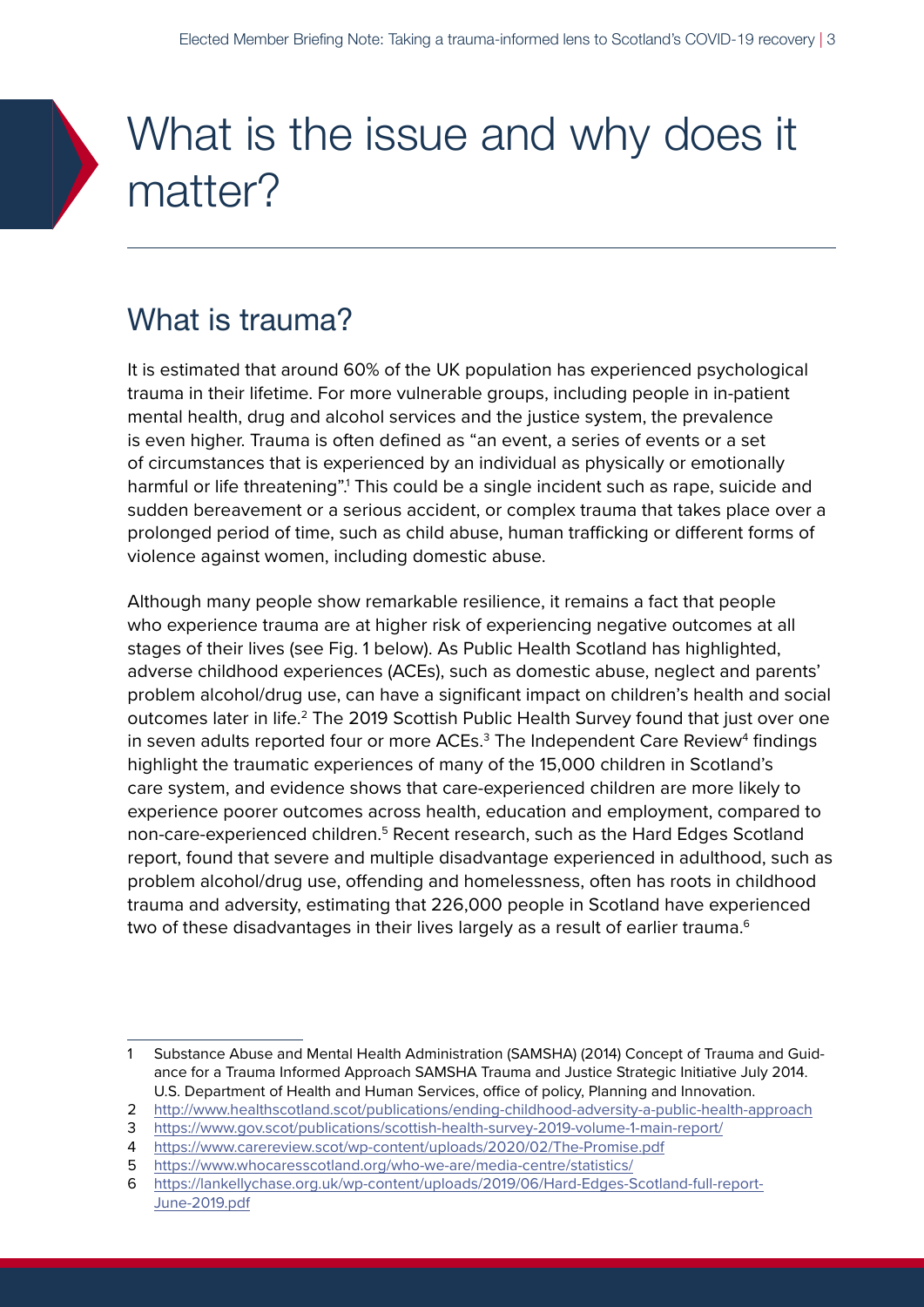

#### **Fig. 1: The impact of trauma on an individual's outcomes (NHS Education for Scotland)**

## Trauma and COVID-19

Responding to trauma is, now more than ever, a public health priority. COVID-19 and the restrictions put in place to contain the virus have significantly increased the risk of people experiencing trauma and re-traumatisation. This includes people living with domestic abuse or child abuse during lockdown, facing poverty, financial hardship and unemployment, facing severe/chronic illness, and suicide and sudden bereavement. For the Scottish workforce, particularly those in key frontline roles, the risk of potentially traumatising experiences during the pandemic has also increased, as has the likelihood of chronic stress and burnout.

COSLA's Blueprint for Scottish Local Government recognises that groups "facing poverty, inequality and other social harms have felt the impact of the pandemic more than others" and that there is need to support the "realisation of human rights, tackling poverty and addressing intersectional inequalities" as we look towards recovery.7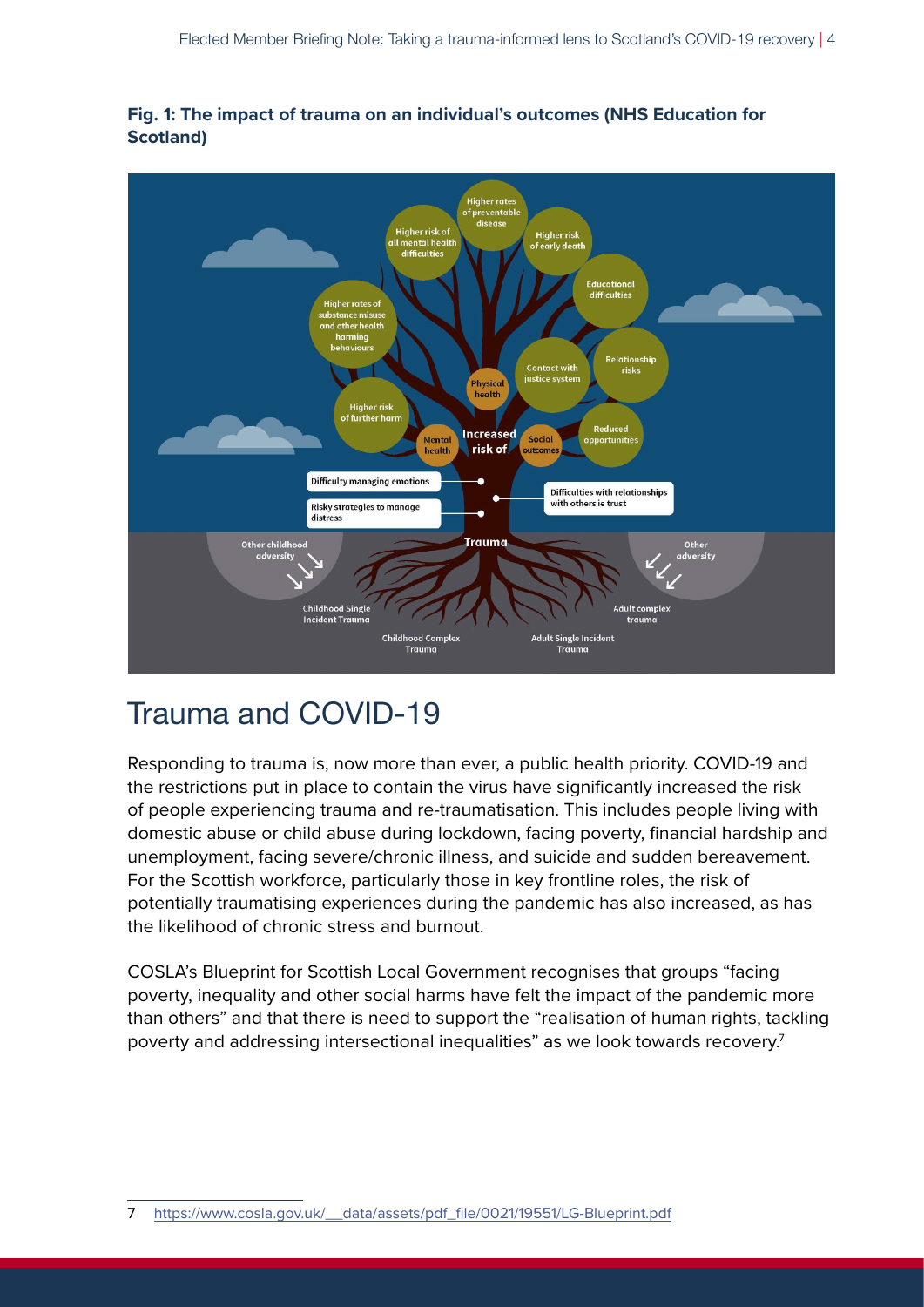## What does good practice look like in this area?

### What does a trauma-informed approach look like?

There is growing evidence that trauma-informed systems and practice, where the impact of trauma on those affected is understood by staff, and systems are adapted accordingly, can result in better outcomes for people affected by trauma.<sup>8</sup> Learning from Scottish and international organisations and local areas that have implemented a trauma-informed approach highlights several key drivers for success, including:

### Taking a joined-up approach

A trauma-informed approach is made up of many different components, but at its heart is the recognition that everyone has a role to play in tackling the causes and impact of trauma, and in improving the outcomes of people affected by trauma. Joined-up, multi-agency working is vital as this ensures a consistent approach is taken across organisations in responding to trauma, providing a shared language and understanding for leaders, the workforce and people affected by trauma.

#### Developing trauma-informed leadership

Leaders and decision-makers have a vital role to play in championing a traumainformed approach and embodying trauma-informed principles. It is crucial that leaders and decision-makers communicate their commitment to supporting those affected by trauma in their communities and workforces. Actions to support this may include ensuring a trauma-informed approach is embedded and prioritised at a senior level across different community planning agendas and COVID-19 recovery and renewal plans.9

#### Strengthening workforce knowledge and skills

Evidence shows that a workforce that understands the prevalence and impact of trauma is more capable of responding to people affected by trauma and adversity. People who have experienced trauma highlight that the most important part of their recovery was developing a safe and trusting relationship with a worker and that this made them more likely to seek further support. A trauma-informed workforce attempts to minimise the barriers to receiving care, recognising that systems and services often find it hard to engage with people affected by trauma in a person-centred way,

8 <http://transformingpsychologicaltrauma.scot/what-is-the-national-trauma-training-programme/>

<sup>9</sup> More information on Scottish Trauma-Informed Leadership Training can be found here: <http://transformingpsychologicaltrauma.scot/trauma-informed-organisations/>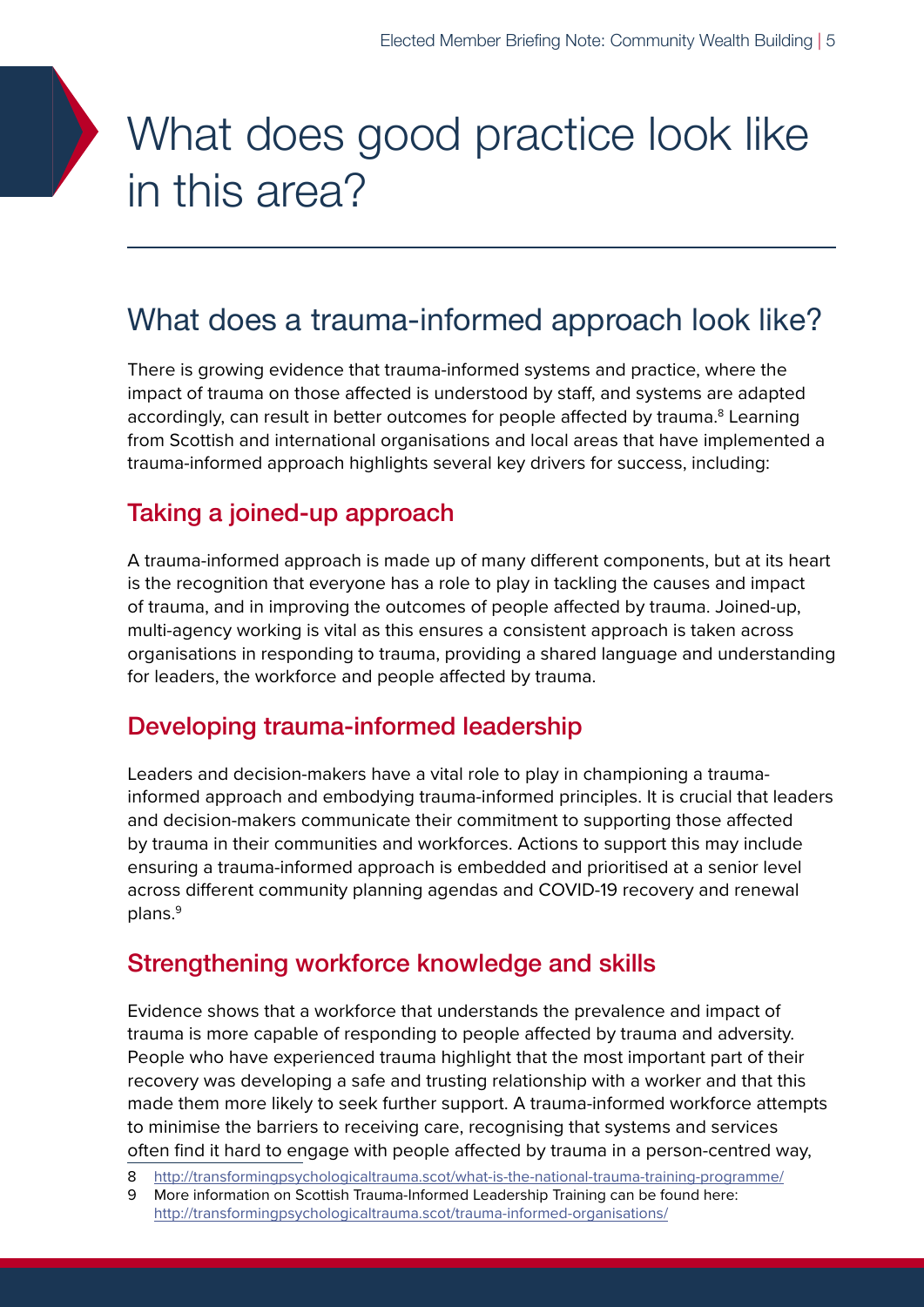particularly if those systems and services contribute to an individual's re-traumatisation (for example, if they don't feel listened to or have to repeat their traumatic story multiple times to different people). Increased access to and engagement with traumainformed services will likely lead to improved outcomes for people affected by trauma.

#### Supporting workforce wellbeing

A trauma-informed approach also understands how trauma affects the workforce can help to improve staff morale, resilience and wellbeing and decrease stress, burnout and re-traumatisation. Not every individual in the workforce needs to be able to treat trauma or be an expert, but a trauma-informed workforce ensures that everyone has the knowledge, skills and confidence to respond to trauma appropriately and effectively, in turn helping staff feel safe and supported. With increased levels of trauma and existing trauma exacerbated during COVID-19, both staff wellbeing and the workforce's ability to respond appropriately to trauma are central to Scotland's recovery and renewal.

#### Using existing resources and support

The [National Trauma Training Programme,](http://transformingpsychologicaltrauma.scot/) led by NHS Education for Scotland, has created a framework and plan for developing Scotland's trauma-informed workforce. This includes a skills framework, training resources, practical guidance, and planning and evaluation tools, including a short animation, "[Opening Doors"](http://transformingpsychologicaltrauma.scot/understanding-trauma/), that explains why tackling trauma is everybody's business. Drawing on these resources can support organisations to ensure their workforce has the skills, knowledge and confidence to respond safely and appropriately to trauma, and that support structures are in place to strengthen staff wellbeing.

#### Engaging with people with lived experience

Experts and people affected by trauma agree that it is imperative that individuals affected by trauma have a say in how services are designed, in order to help decisionmakers and commissioners understand what helps people engage with services and what helps in their recovery. It is important for decision-makers to consider how this can be done safely and effectively.

#### Collecting data and information

It is vital that local authorities and community planning partners collect appropriate data about access to and experience of services and outcomes for service users within their local communities. This will help build a local and national picture of the barriers to accessing services, the impact of trauma on outcomes and the gaps, challenges and good practice in services' response to trauma.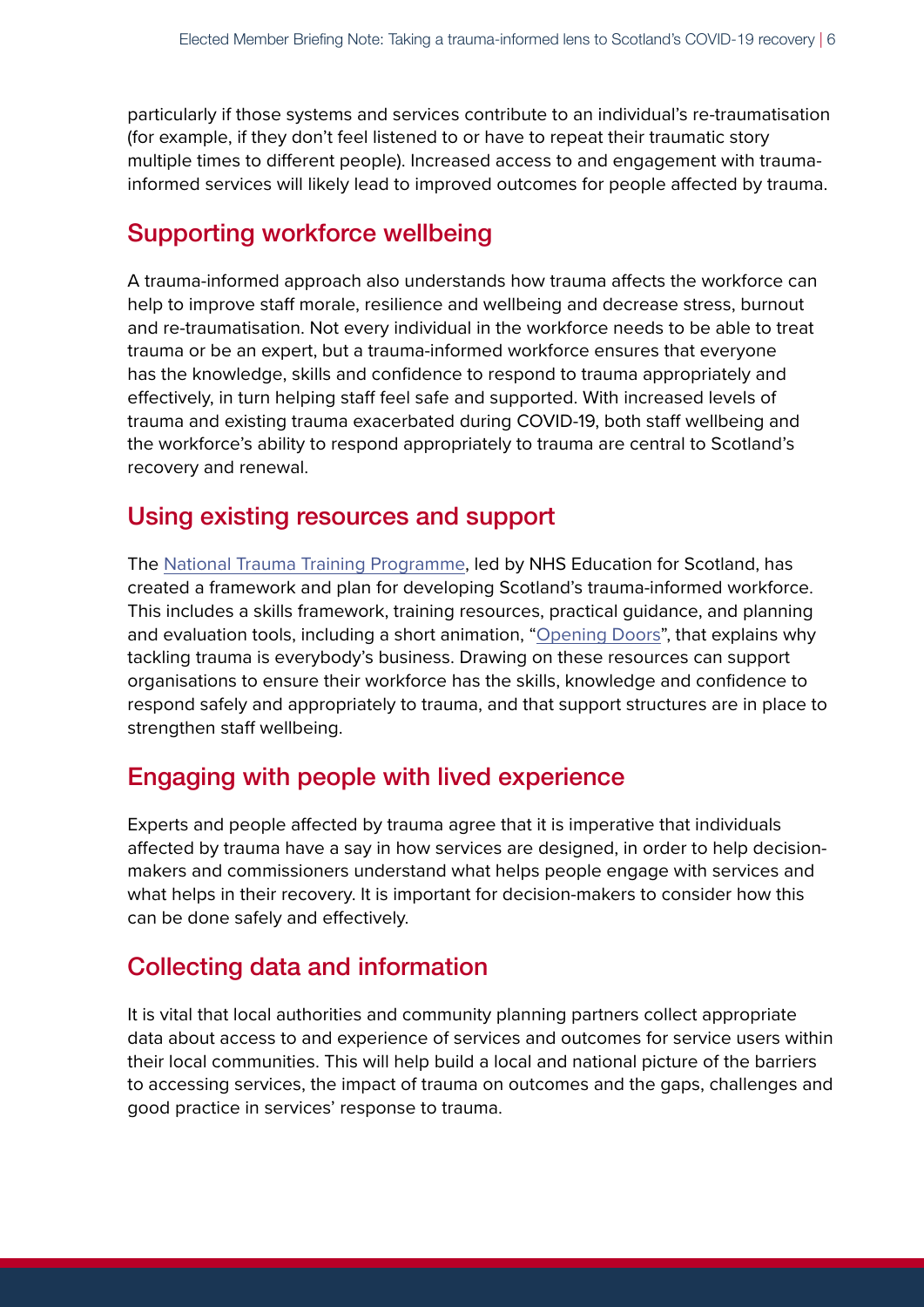# What does this mean for elected members?

Elected members have a key role to play in championing a trauma-informed approach and in ensuring your local area takes a trauma-informed lens to local COVID-19 recovery and renewal planning (more information on how to do this is below).

- 1. It is difficult to estimate the financial costs of psychological trauma, given that it is often hidden, underreported and misunderstood. However, it is estimated that as much as 40% of spending on all public services is accounted for by interventions that could have been avoided by prioritising a preventative approach.<sup>10</sup> We know that trauma impacts on outcomes across mental and physical health, education and employment, and we know that trauma and vicarious trauma can cause chronic stress and burnout across the workforce, and that this will translate into costs incurred at a local level.
- 2. Many people you have been elected to represent will have been affected by trauma, and, for many, this will have been exacerbated by COVID-19. It is vital that those with a platform advocate for approaches that will increase people's access to support, improve outcomes and strengthen people's ability to participate in community planning for recovery and renewal.
- 3. Elected members have statutory responsibilities to tackle both the causes of trauma and the inequalities that arise because of trauma and adversity, under Human Rights legislation, the Equality Act (2010) and the Children and Young People (Scotland) Act (2014).The Scottish Government has committed to implementing the United Nations Convention on the Rights of the Child (UNCRC) into Scots law, which states that children have the right to recovery from trauma and the opportunity to develop to their full potential. The NHS Charter of Patient Rights and Responsibilities states that patients can expect to receive care that follows traumainformed principles.<sup>11</sup> In your role providing local scrutiny and governance, you have a key responsibility to help protect and support those affected by trauma.
- 4. Mental health and wellbeing have been identified as a key priority for COVID-19 recovery, including in local recovery, renewal and transformation plans and the 2020-21 Programme for Government.<sup>12</sup> You are responsible for directing your area's strategic approach and in ensuring a joined-up, collaborative approach is taken so that your local area's COVID-19 Recovery Group/Board, Community Planning Partnership and Integration Authority:

11 [https://www.gov.scot/publications/charter-patient-rights-responsibilities-2/,](https://www.gov.scot/publications/charter-patient-rights-responsibilities-2/) p.9.

<sup>10</sup> Christie Commission. 'Commission on the Future Delivery of Public Services.' 2011. [https://www.gov.](https://www.gov.scot/publications/commission-future-delivery-public-services/pages/2/) [scot/publications/commission-future-delivery-public-services/pages/2/](https://www.gov.scot/publications/commission-future-delivery-public-services/pages/2/)

<sup>12</sup> In October, the Scottish Government published "COVID-19: Mental Health - Transition and Recovery Plan", which identifies the need for a long-term, trauma-informed approach to recovery. <https://www.gov.scot/publications/mental-health-scotlands-transition-recovery/pages/20/>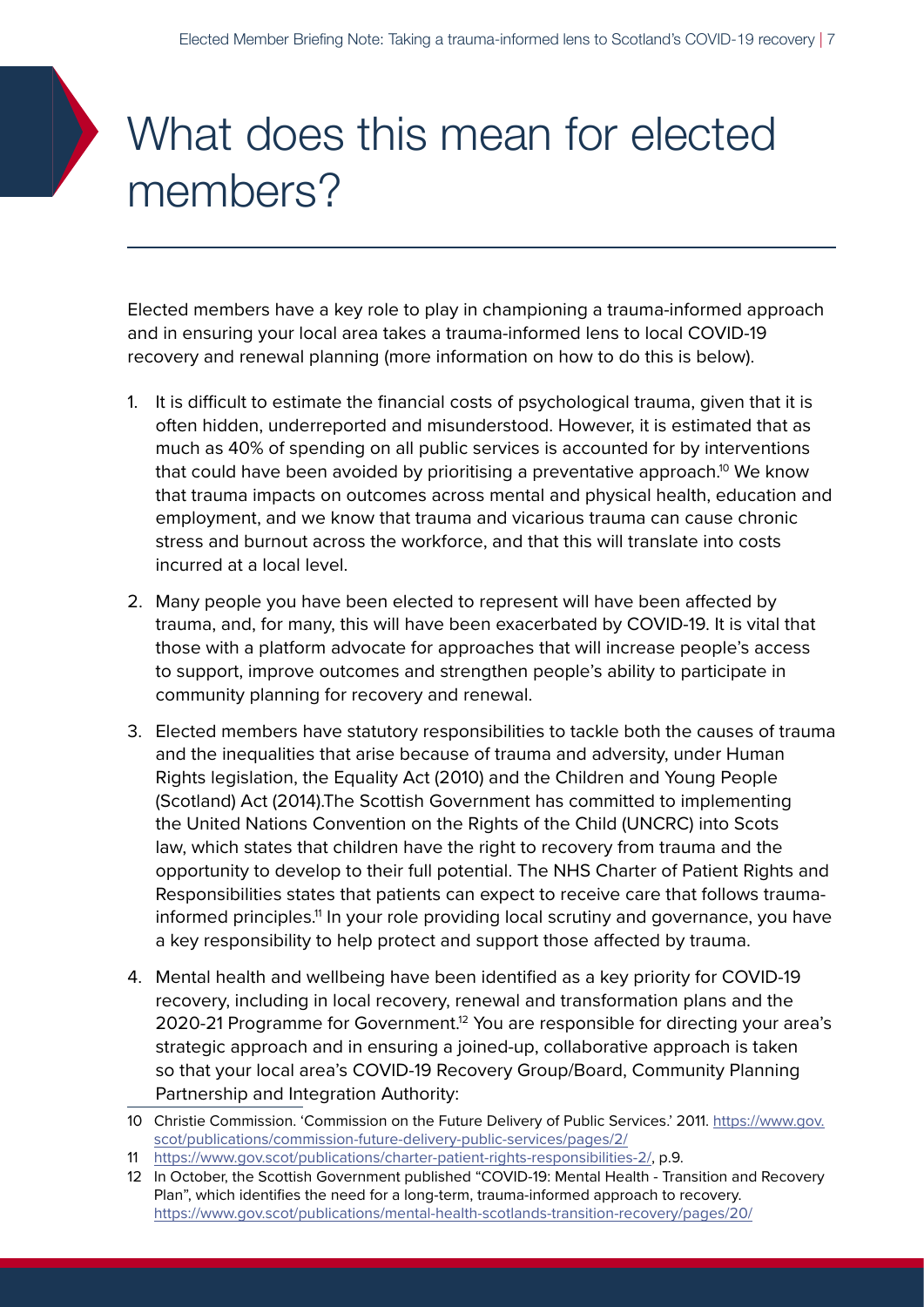- i) Take a trauma-informed lens to their local COVID-19 recovery and renewal planning (more information below); and
- ii) Commit to embedding a long-term trauma-informed approach across systems, services and workforces.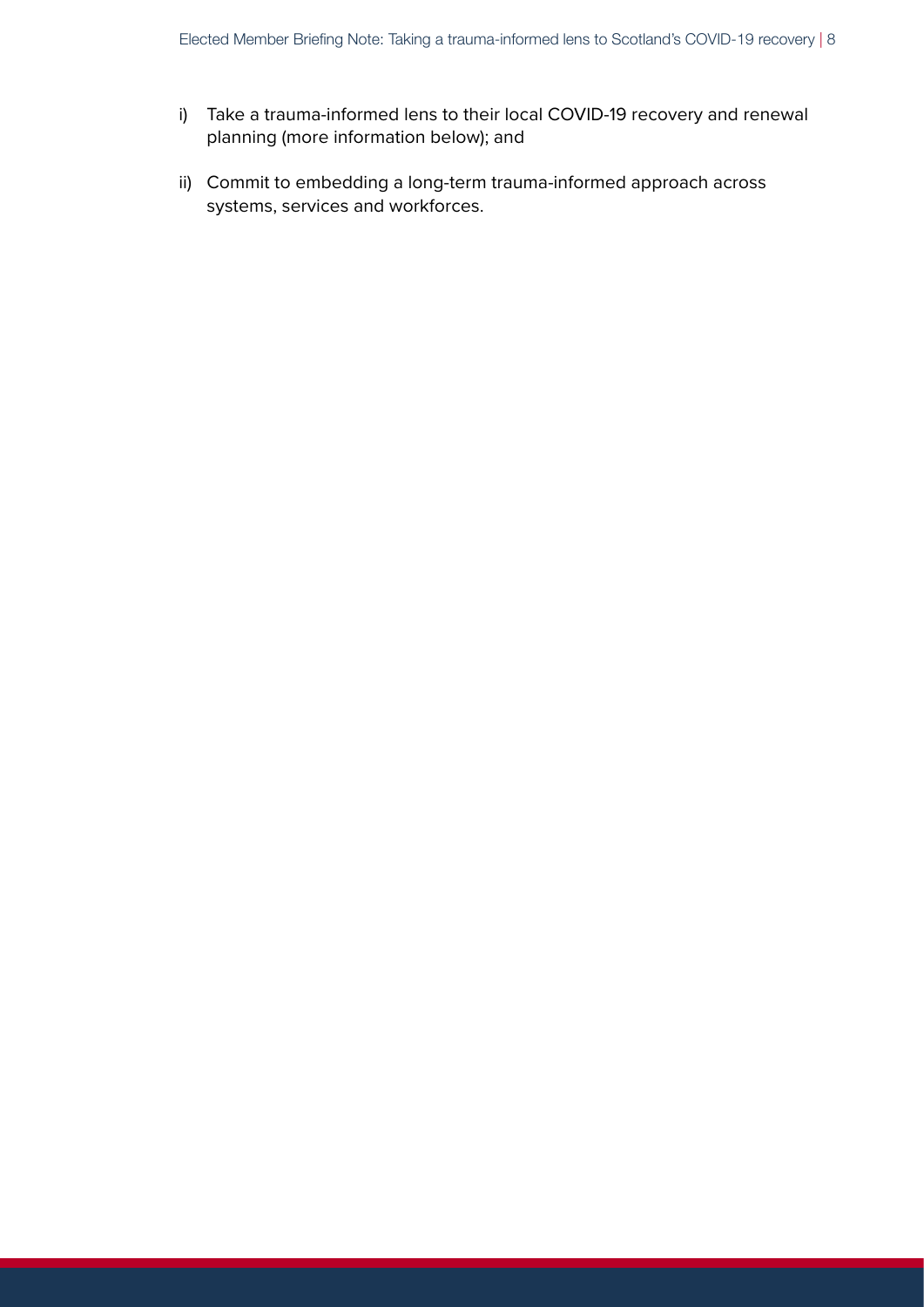

### How can taking a trauma-informed lens support local COVID-19 recovery and renewal?

There is growing national and international evidence that embedding a traumainformed approach in the remobilisation of services, systems and workforces can support Scotland's long-term recovery and renewal.

A key action for elected members is to champion taking a trauma-informed lens to local COVID-19 recovery and renewal planning. Taking a trauma-informed lens to your area's COVID-19 recovery and renewal planning means assessing the impact of trauma on vulnerable communities in your local area and considering how a trauma-informed approach can support key priorities as we build back better, particularly those focusing on workforce resilience, service redesign, prevention and early intervention and supporting vulnerable communities.<sup>13</sup>

To take a trauma-informed lens to your local recovery and renewal planning, it may be helpful for elected members to consider and ask the following questions:

#### 1. Impact of trauma

To what extent does local planning recognise the widespread prevalence and impact of trauma on individuals and communities, both from COVID-19 and other causes?

### 2. Leadership

To what extent is a trauma-informed approach being championed and embedded as part of local recovery and renewal planning?

#### 3. Workforce wellbeing

To what extent does local planning identify the impact of trauma on the local workforce? To what extent does local planing aim to support ongoing and future workforce wellbeing to strengthen resilience and decrease levels of burnout, chronic stress and re-traumatisation?

<sup>13</sup> More information on supporting vulnerable communities as part of COVID-19 recovery and renewal can be found here: [https://www.improvementservice.org.uk/news/october-2020/thought-leadership](https://www.improvementservice.org.uk/news/october-2020/thought-leadership-series-scotlands-roadmap-to-covid-19-recovery-and-renewal)[series-scotlands-roadmap-to-covid-19-recovery-and-renewal](https://www.improvementservice.org.uk/news/october-2020/thought-leadership-series-scotlands-roadmap-to-covid-19-recovery-and-renewal)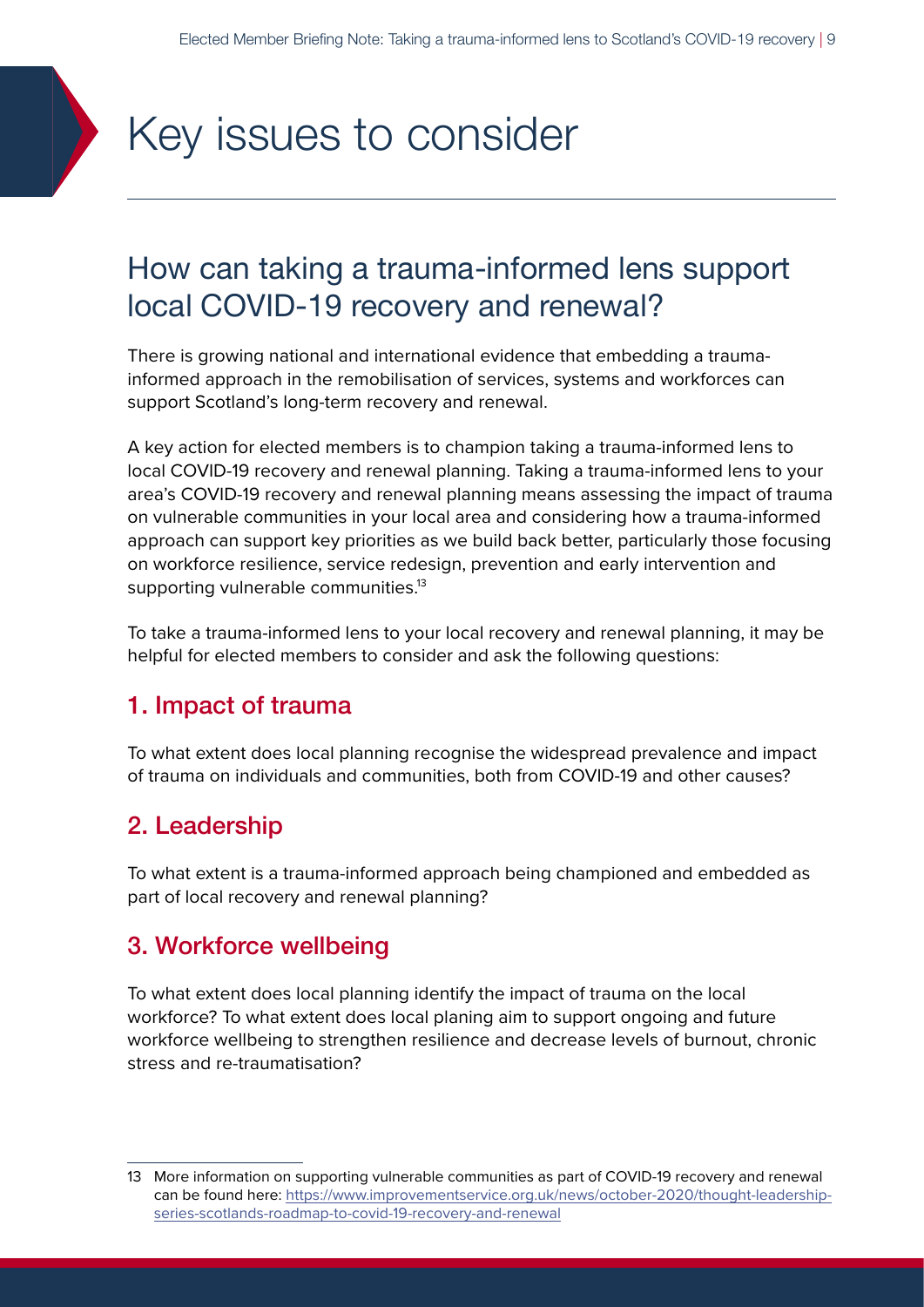### 4. Workforce knowledge and skills

To what extent does local planning address workforce knowledge, skills and training needs around trauma that can both support service users and strengthen workforce capacity and capability?

#### 5. The voice of lived experience

To what extent does local planning highlight the importance of contributions of people affected by trauma to priorities such as service redesign? How can people affected by trauma be involved in the continued development and delivery of local recovery and renewal priorities?

### 6. Data and evaluation

To what extent does local planning prioritise drawing on information and data about service experience and outcomes for service users to drive and sustain traumainformed practice and services as part of long-term recovery?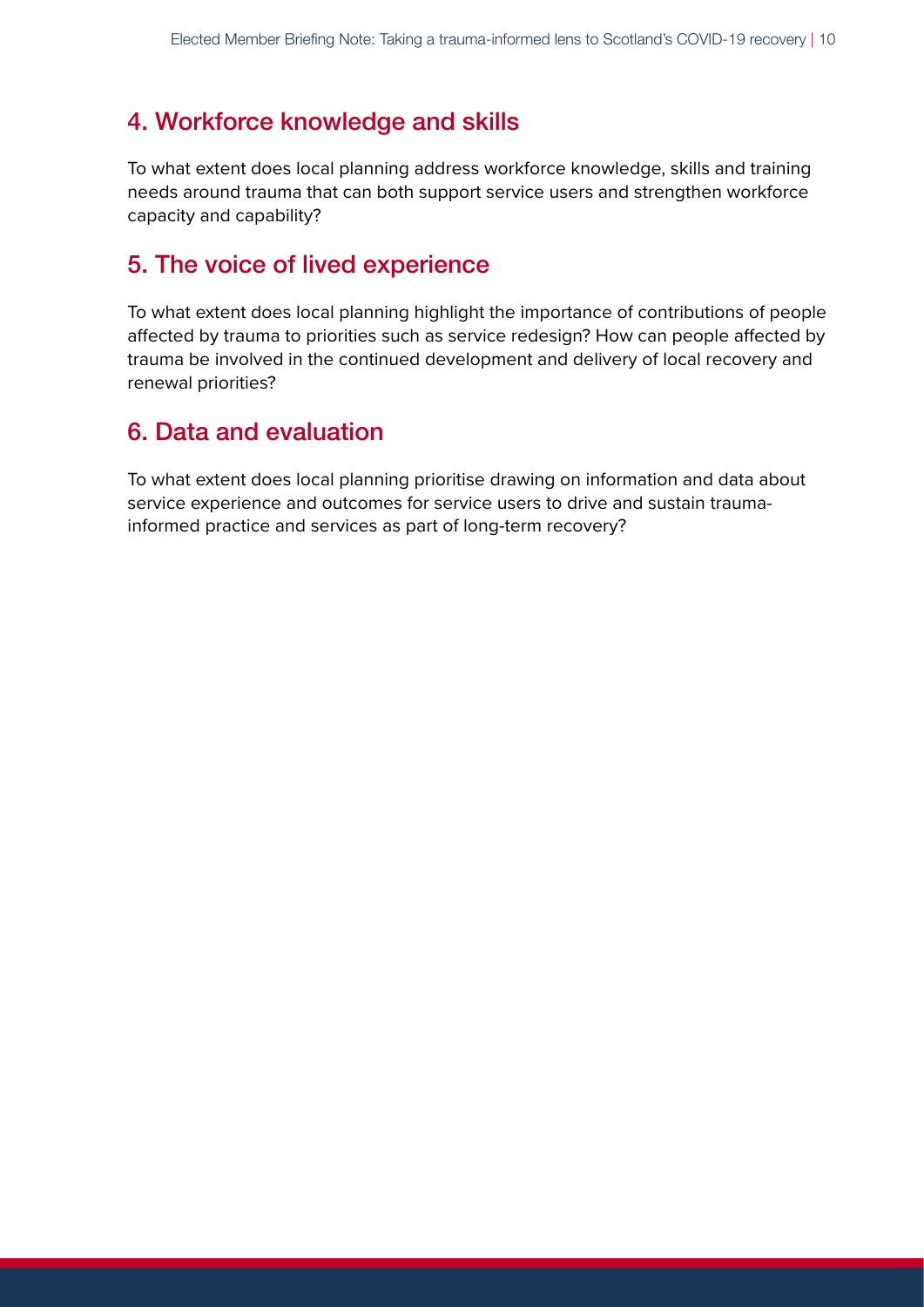## Further support and contacts

#### **Improvement Service**

The go-to organisation for Local Government improvement in Scotland. Please contact [vaw@improvementservice.org.uk](mailto:vaw%40improvementservice.org.uk?subject=) for more information on support available for elected members, local authorities and other community planning partners on adopting a trauma-informed approach.

#### **NHS Education for Scotland**

A special health board responsible for supporting NHS services in Scotland by developing and delivering education and training for those who work in NHS Scotland. Please visit [http://transformingpsychologicaltrauma.scot/trauma-informed](http://transformingpsychologicaltrauma.scot/trauma-informed-organisations/)[organisations/](http://transformingpsychologicaltrauma.scot/trauma-informed-organisations/) to find out more about the National Trauma Training Programme.